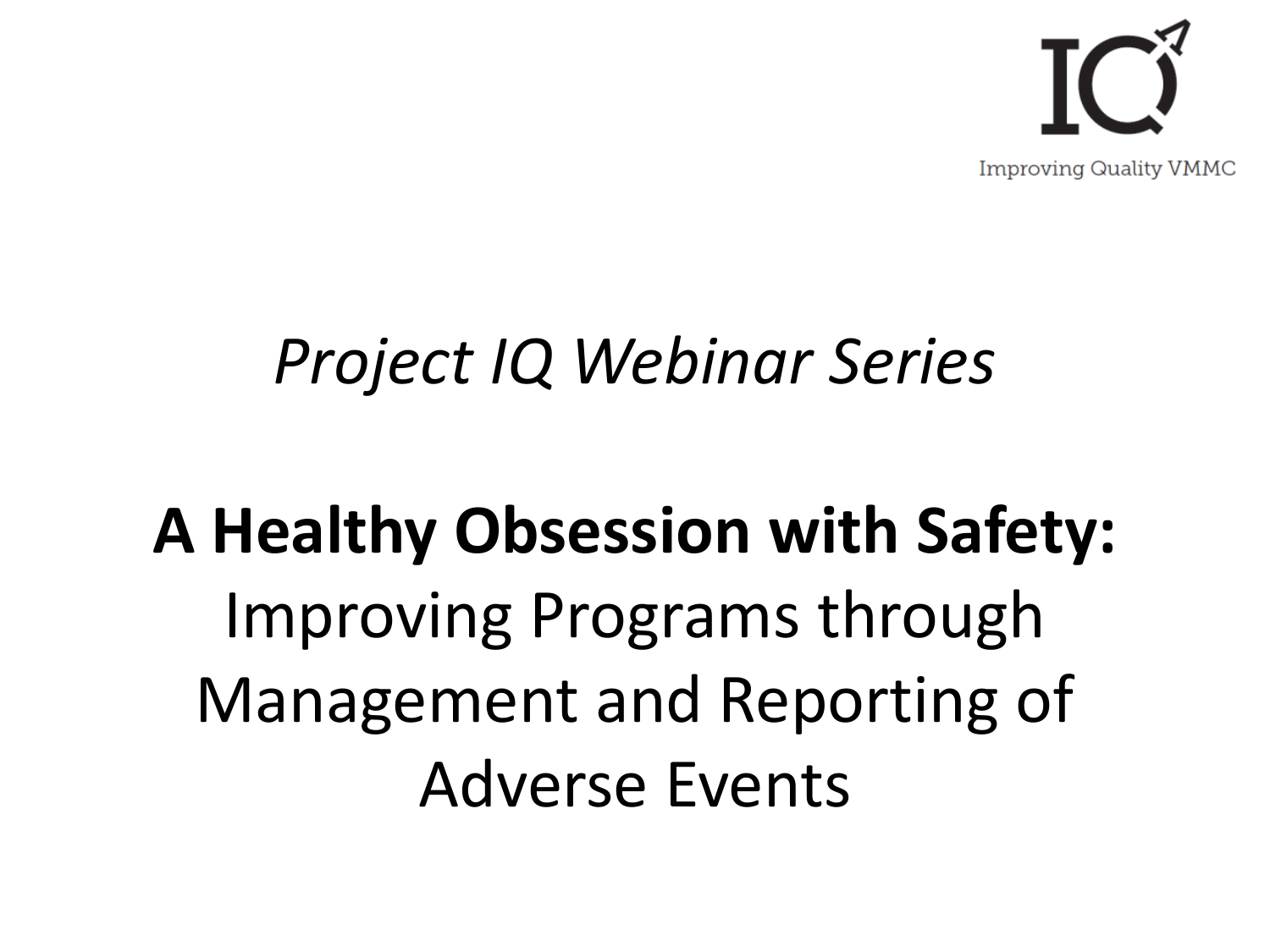## Agenda

1. Introduction to Project IQ Carlos Toledo, CDC

- 2. Adverse event cluster in a resettlement area in Zimbabwe
- 3. Bleeding disorder in South Africa Tigistu Adamu, Jhpiego
- 4. PEPFAR Notifiable Adverse Events & Second Edition Adverse Event Action Guide

Amy Herman-Roloff, CDC

Renee Ridzon, OGAC

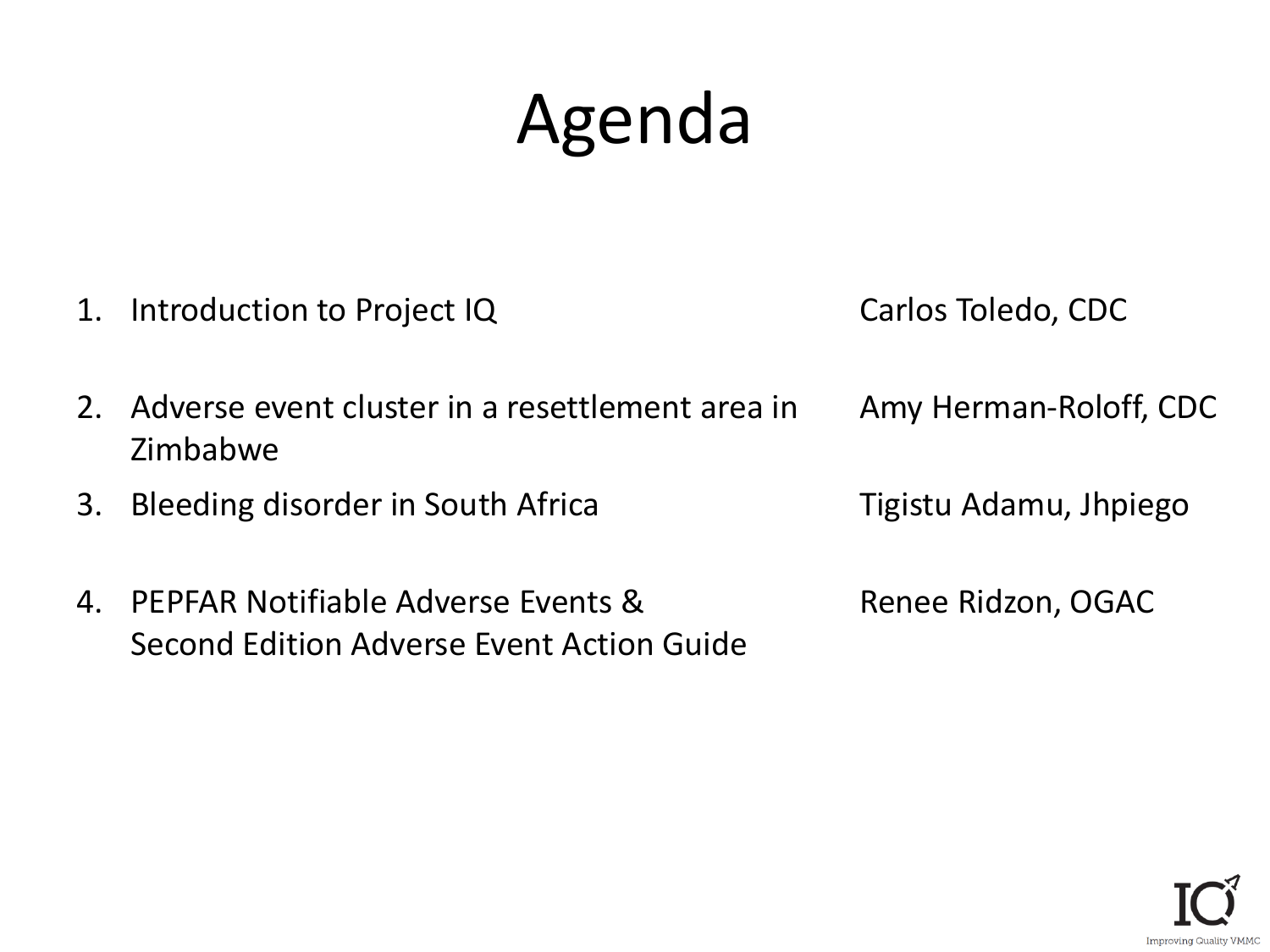## Project IQ

- Project IQ: "Technical Assistance to Provide High-Quality VMMC Services to Programs Supported by PEPFAR"
- Centrally-funded CDC mechanism which field offices can also put COP funds into for country-specific specific quality activities
- Project period: April 1, 2015 March 31, 2020

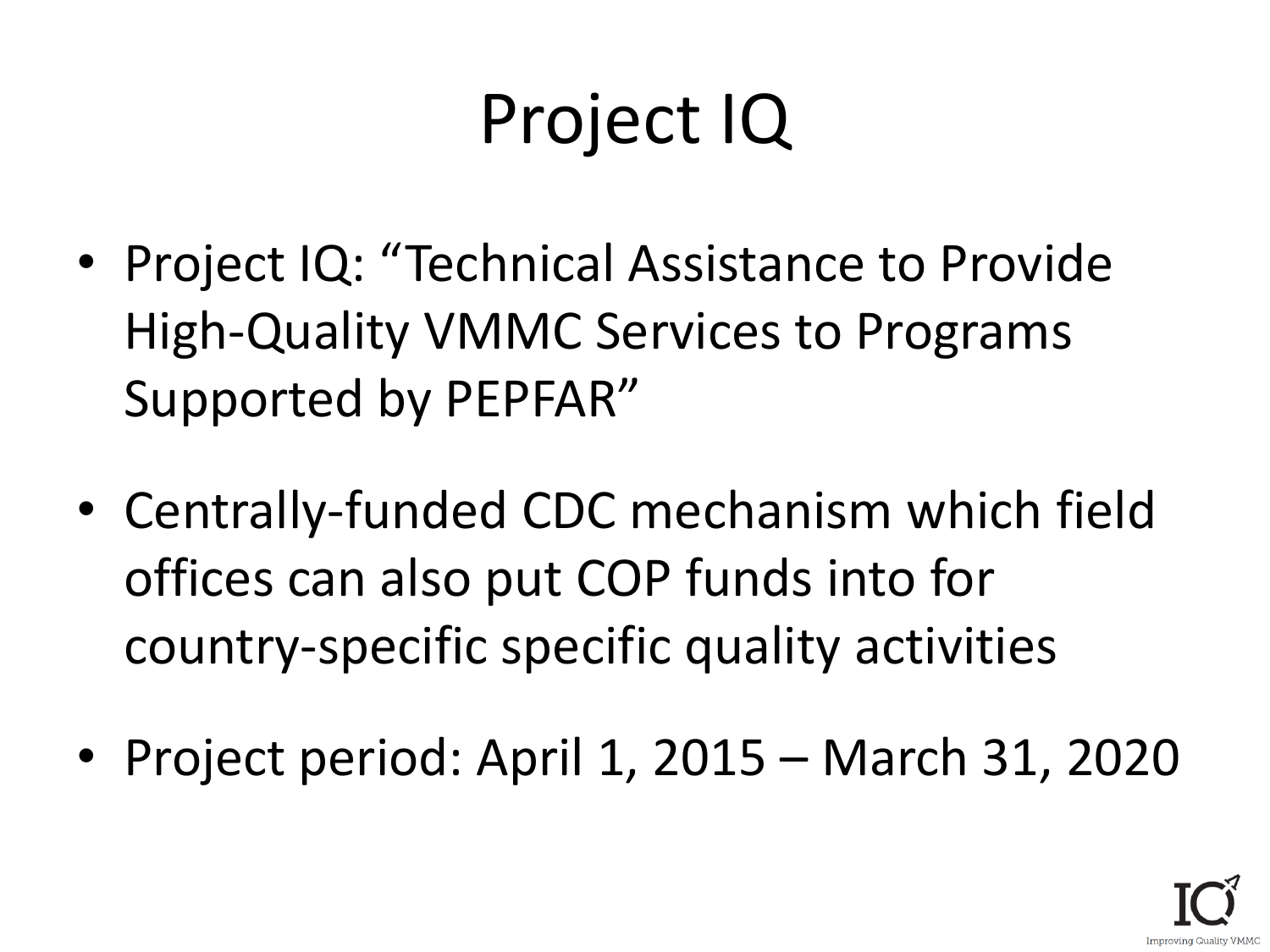## Project IQ: Goal & Objectives

- Provide comprehensive global TA to support safe, high quality VMMC programs:
	- Integrate standards and indicators within national systems
	- Standardize quality approaches
	- Improve timeliness, accessibility, actionability, and quality of VMMC data
	- Build local capacity to implement QA and CQI
	- Evaluate effectiveness of QA/CQI in improving quality of VMMC services

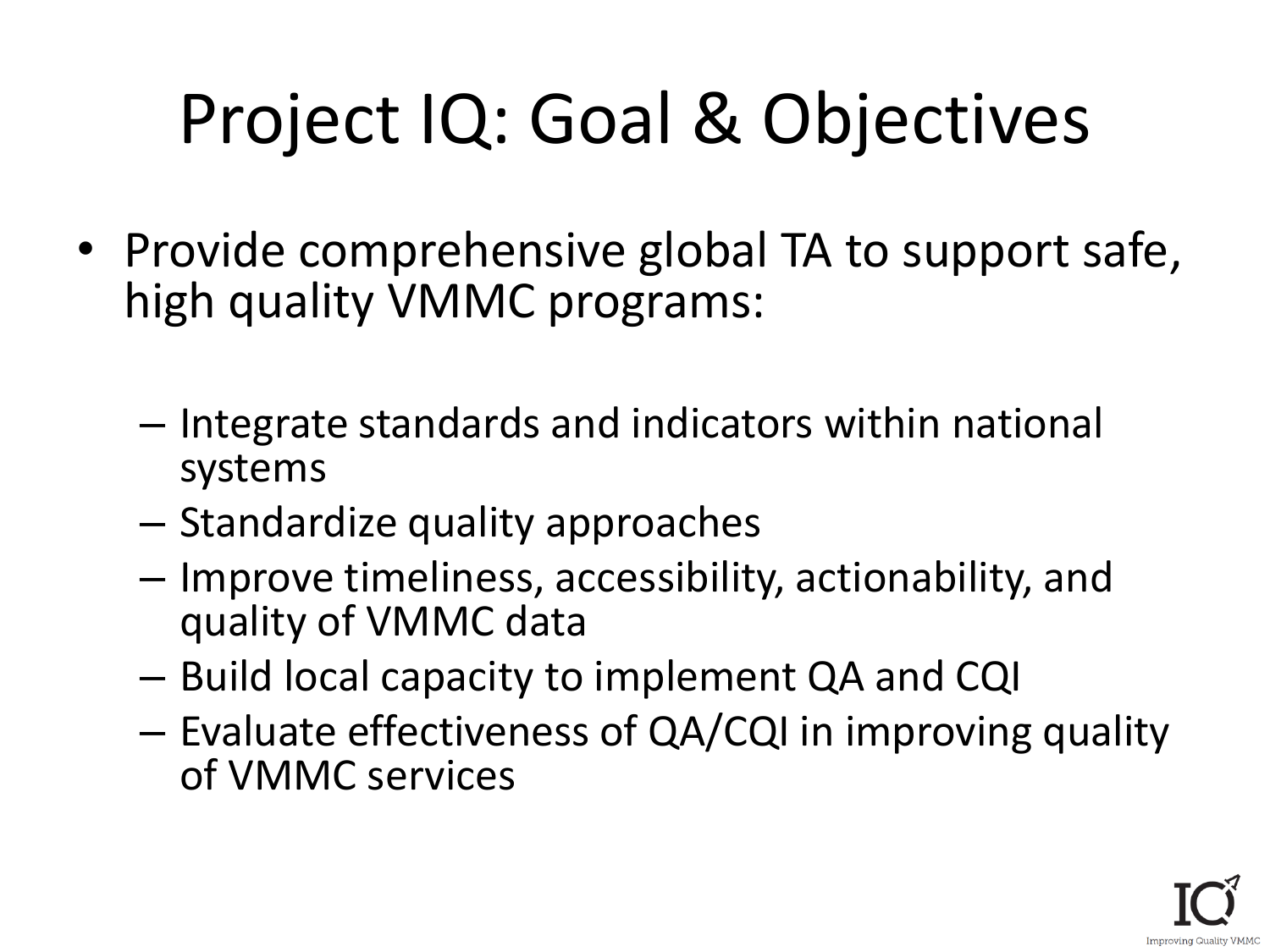### Project IQ: Activities





CQI design and implementation



Technical assistance



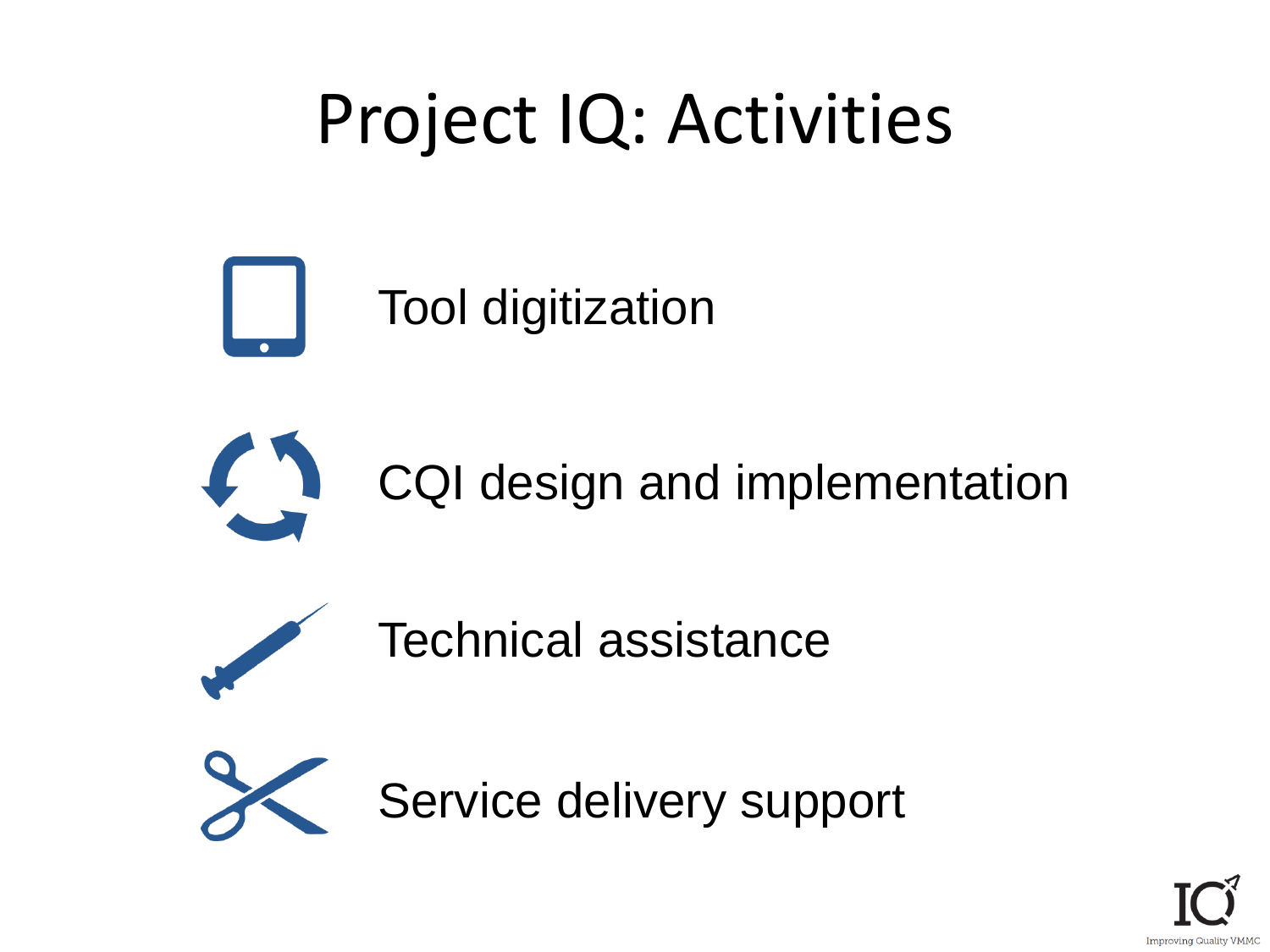

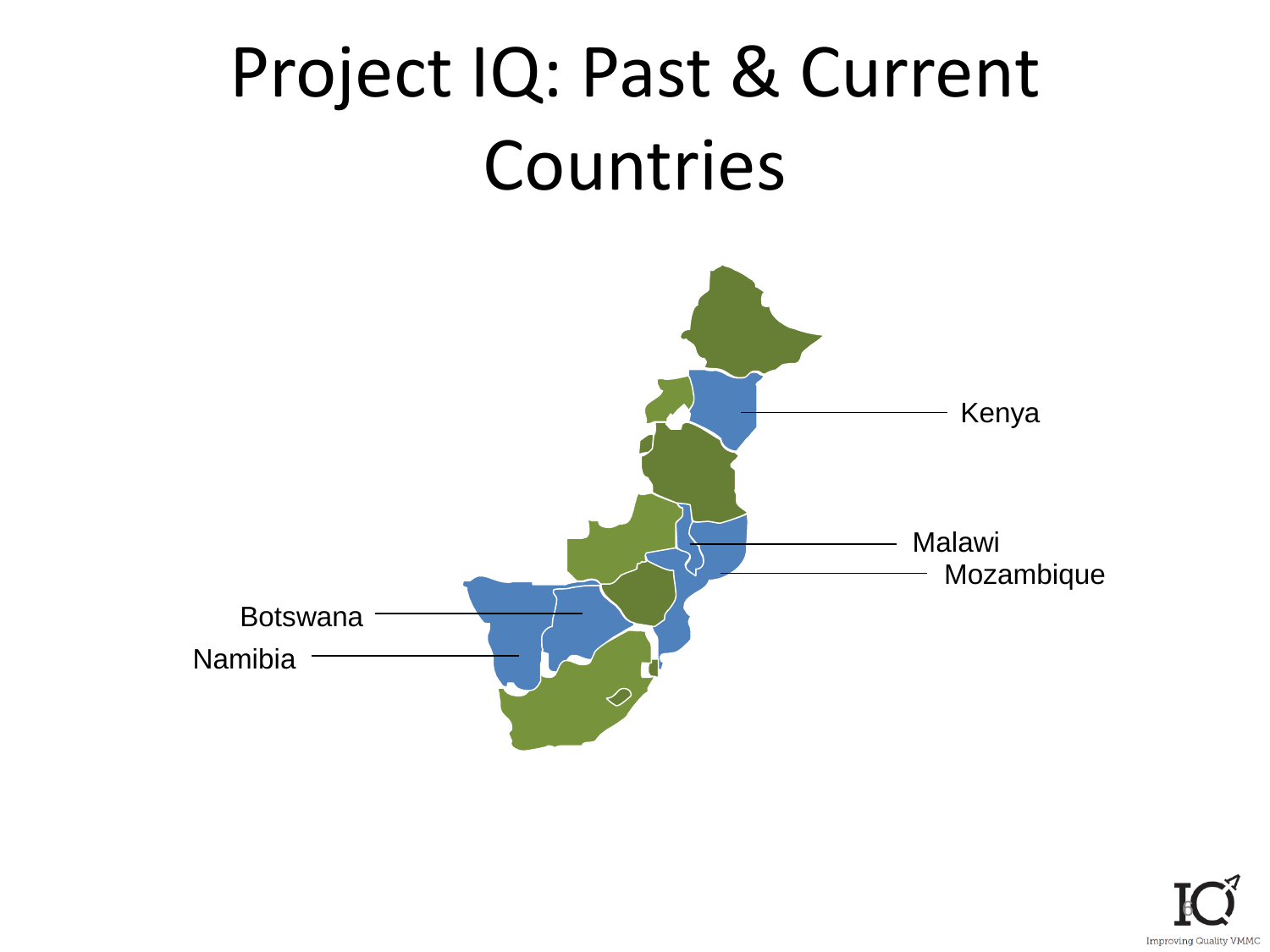## Quarterly Webinars

- Purpose: Convene USG VMMC field staff and implementing partners, and other key stakeholders including Ministries of Health to discuss essential topics for maintaining and improving the quality of VMMC services.
- Next webinar: August 2016
- Join Project IQ mailing list: <https://www.surveymonkey.com/r/C3MP8LG>